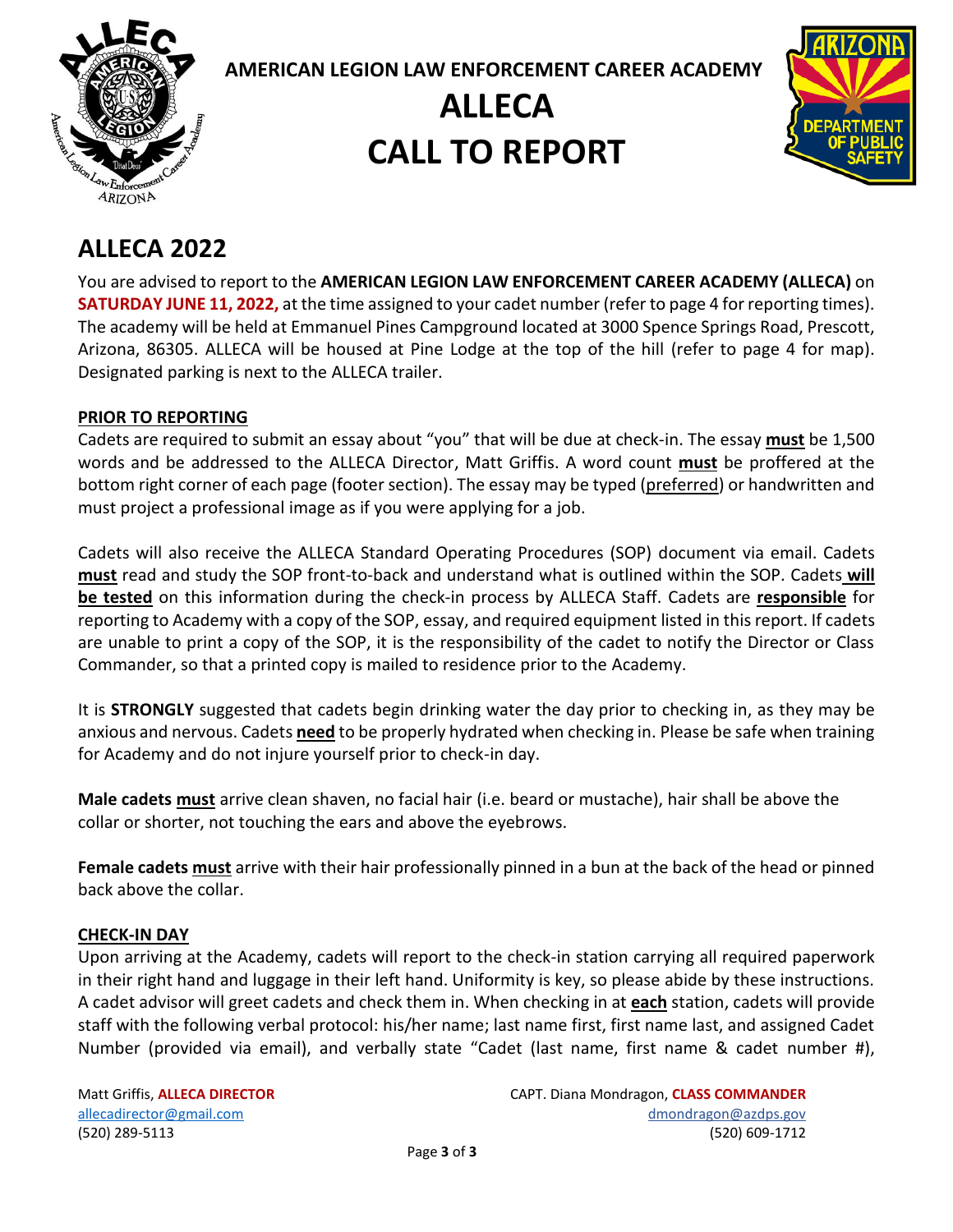

### **AMERICAN LEGION LAW ENFORCEMENT CAREER ACADEMY ALLECA**

# **CALL TO REPORT**



reporting as ordered sir/ma'am." The cadet advisor will then direct cadets to the ALLECA medic, who will take their vitals. Cadets will repeat the verbal check-in protocol. Cadets will then be directed to the next check-in station. Cadet will repeat introduction protocol at each station.

As indicated in the ALLECA Brochure and website (www.alleca-az.org), cadets will be expected to pass a physical fitness test immediately after the check-in process. Cadets **must** complete a 1.5 mile run within 18 minutes and complete the indicated number of push-ups and sit-ups within one minute for their age category (listed below). Cadets that fail the physical fitness test will be sent home immediately and transportation arrangements and costs are the responsibility of the parent/guardian.

The following are the age group requirements for the push-ups and sit-ups:

Ages 11 & 12: 15 Push-ups and Sit-ups within one minute

Ages 13 & 14: 17 Push-ups and Sit-ups within one minute

Ages 15 & 16: 19 Push-ups and Sit-ups within one minute

Ages 17 & 19: 21 Push-ups and Sit-ups within one minute

Cadets will be issued uniforms which consists of a polo shirt, t-shirt, a cap, belt with belt buckle, and a pair of BDU trousers. The BDU's, as well as the belt and belt buckle, are to be returned at the end of the program. Cadets will then be assigned to their quarters, squad, counselor, and be given further instructions.

All meals will be served in the cafeteria (BREAKFAST, LUNCH, and DINNER). On check-in day (Saturday, June 11, 2022), cadet will be served dinner only, so be sure to have a hearty breakfast and lunch, and drink plenty of water **before** arriving at the Academy.

#### **WHAT TO BRING CHECK LIST:**

Cadets must report with only **one** (1) piece of luggage. When reporting to the Academy, cadets must be wearing their own PT gear (i.e. black shorts, solid black t-shirt (no V-neck shirts), black ankle socks, and running shoes) and have the following:

- o 3 or more pairs of BLACK PE shorts (must be longer than the tip of your fingertips)
- o 3 or more BLACK t-shirts (no v-neck shirts)
- o Several pairs of black socks (ankle, calf and/or knee length recommended)
- o Undergarments for 7 days
- o Running Shoes (no basketball or skateboard type)
- o Shower shoes
- o Black laced boots which can obtain a high gloss shine (combat style, 511, military, High-Tech, etc.)
- $\circ$  Black shoe polish (not liquid type)
- o Personal Hygiene items (deodorant, shampoo, body wash, lotion)
- o Light Jacket/Sweater
- o Spray Starch for ironing
- o Chapstick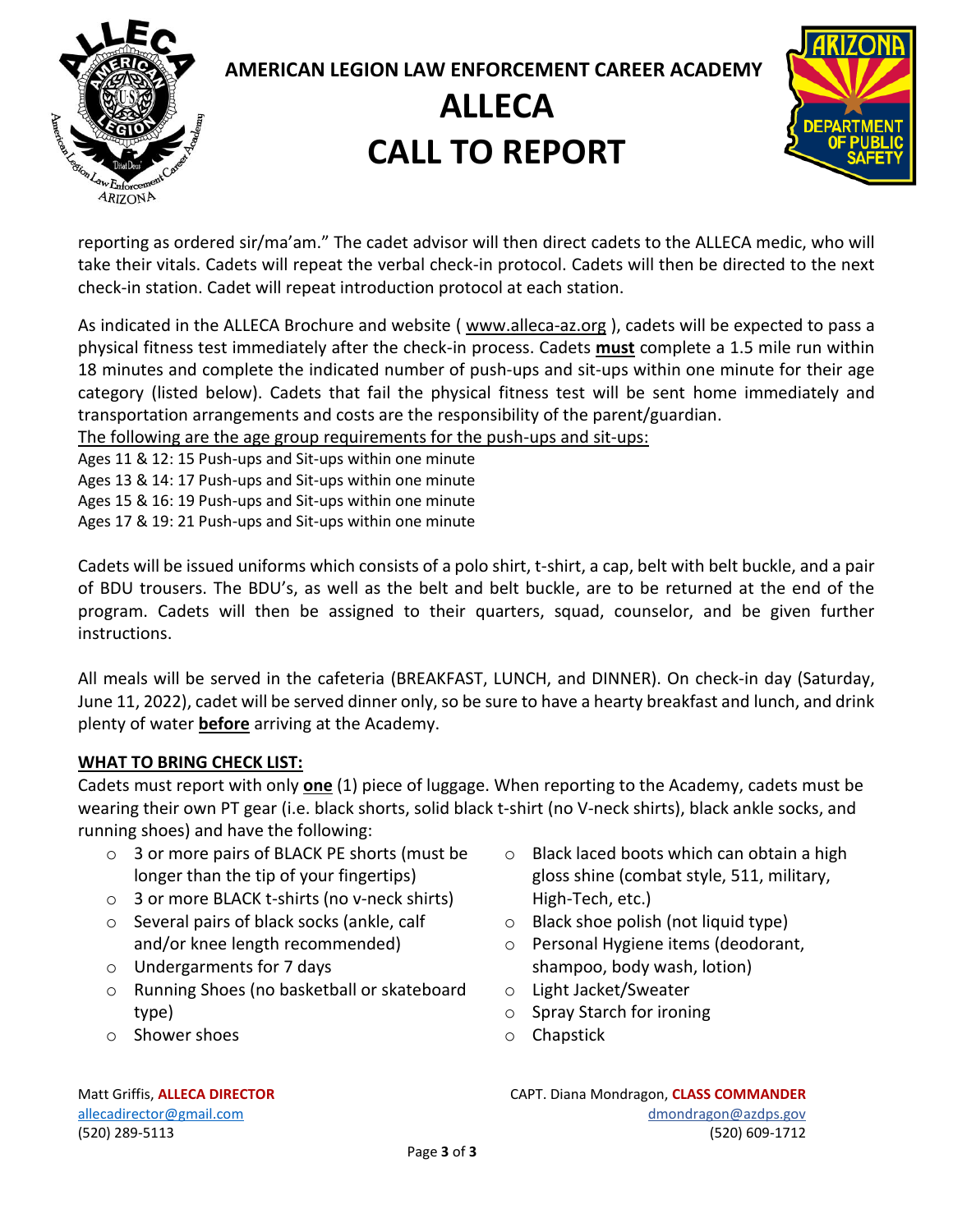

#### **AMERICAN LEGION LAW ENFORCEMENT CAREER ACADEMY**

### **ALLECA CALL TO REPORT**



- o Sun Block
- o Foot Powder (if needed)
- o Towels and wash clothes
- o Hair spray/gel (males & females) if desired
- $\circ$  Notebook (8 ½ x 11)
- o Laundry soap compact size for 7 days
- o Alarm clock
- o Sewing kit
- o Travel iron
- o Shaving kit
- o Small first aid kit
- $\circ$  Flashlight compact and bright
- o Four (4) Plastic hangers

**CELL PHONES** are permitted, however they will be collected and safely stored. Cadets will have an opportunity to call home at least once during the week to check in with parent/guardian.

Any cadets who bring their own vehicle to the Academy **must** relinquish their keys during check-in and will be returned after graduation.

All prescription drugs **mus**t be in the original container and placed in a clear "zip-lock" bag with cadet name and cadet number written on the bag. **If cadet is exposed to any illness or has flu like symptoms two weeks prior to check-in, do not plan to attend. Staff will re-schedule cadet for the next class.** Please contact the Director Matt Griffis or Captain Diana Mondragon via phone or email listed below.

#### **GRADUATION DAY**

Cadets will graduate and receive their certificate on **Saturday, June 18, 2021, at 10:00 A.M**. at the camp after a formal inspection. On graduation day, Cadets' family and friends will need to arrive for the graduation ceremony no later than 9:30 A.M. The graduation ceremony will occur inside the camp gymnasium.

ALLECA class instructors are qualified men and women from various law enforcement agencies. Counselors and Cadet Advisors will be with cadets the entire week to provide support and guidance. All the peace officers have volunteered their services for the cadet's benefit. They deserve and must be granted the utmost courtesy and respect.

If cadets are unable to attend the Academy, it is the cadet's duty to notify the Director or Class Supervisor immediately by phone or email listed below.

#### **We look forward to greeting cadets on JUNE 11, 2022.**